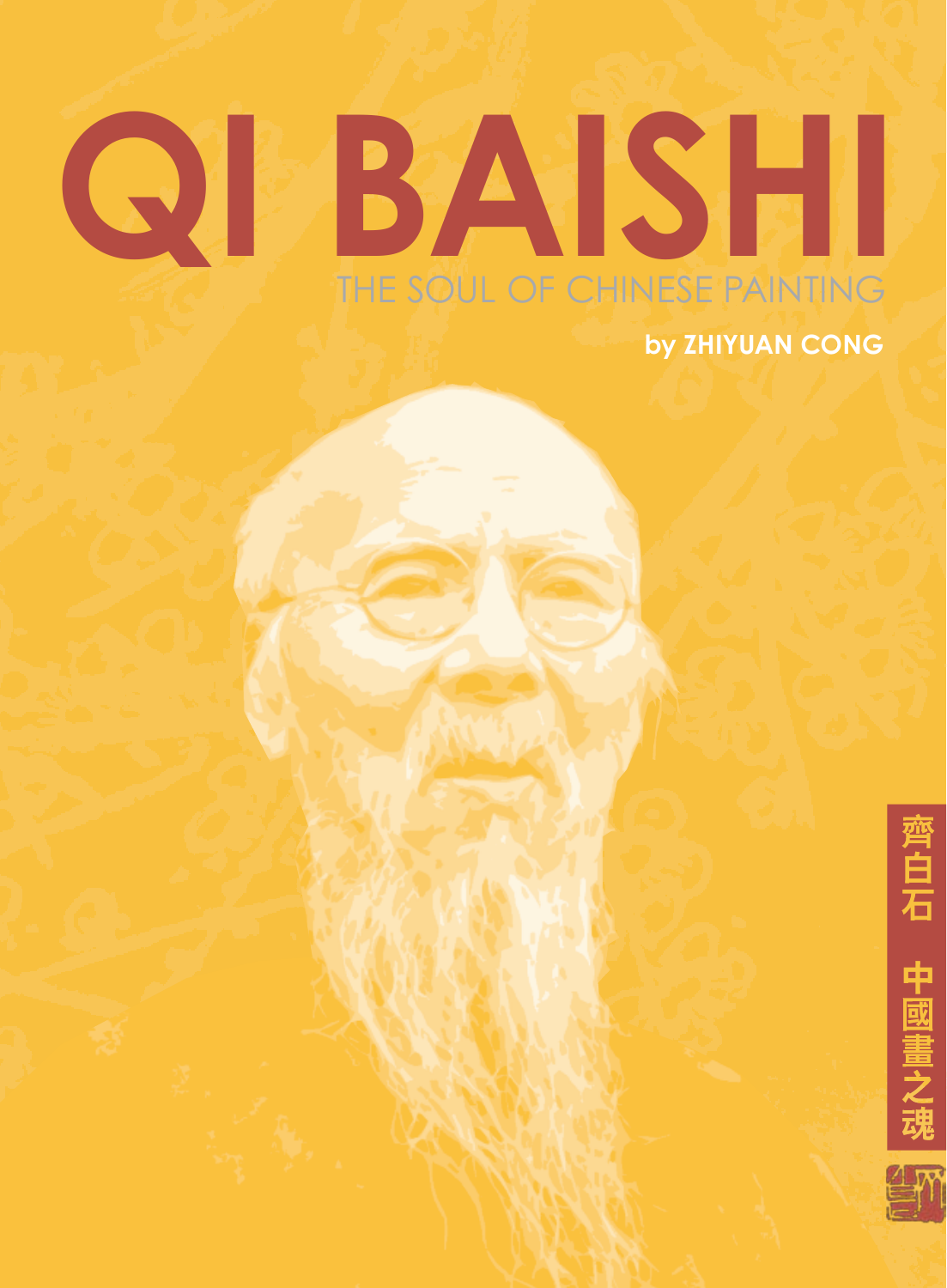by Zhiyuan Cong

**Center for Chinese Art** at William Paterson University

**William Paterson University**

300 Pompton Road Wayne, NJ 07470

www. wpunj.edu/ccart



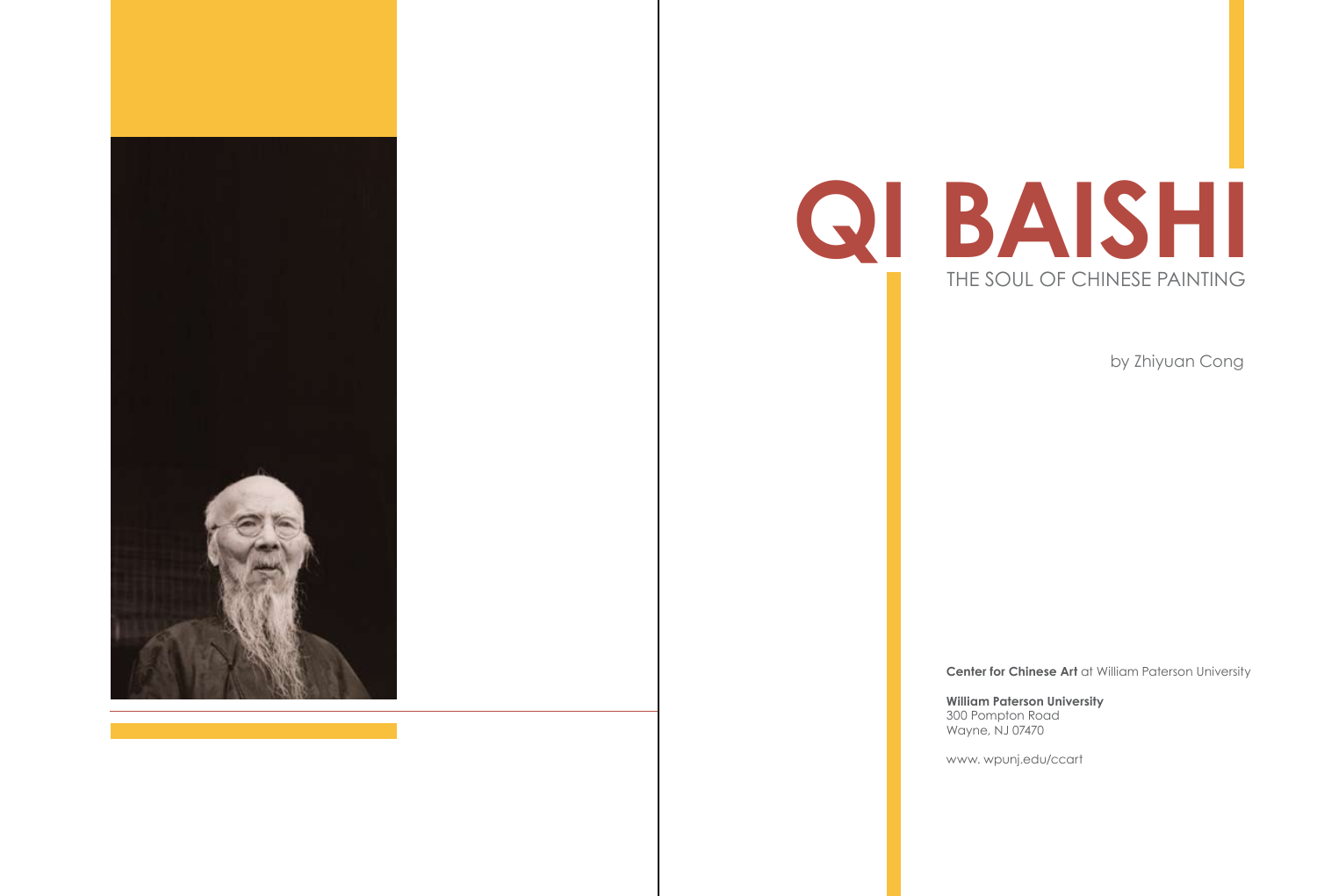## QI BAISHI THE SOUL OF CHINESE PAINTING

Qi Baishi (1864-1957) is a widely known artist in China. Today, in the early 21st century after more than half a century since his death, his name still rings loud and clear, not only in China but all over the world. Why are people so unfailingly fond of his art? What is the charm of his art? It appears that he led a peaceful life and had not produced any strikingly outstanding works, but people still enjoy the charm, cultivate a taste for Chinese art, and draw inspiration from his balanced, full-bodied, easy-flowing, simple, and pure works of art.

As an independent genre, flower and bird painting began in the Tang Dynasty (618-907AD), at a time when "decorations on clothes and utensils were flamboyantly fashionable. It was popular to use flowers and birds as decoration. Towards the end of the period, style was exquisite and highly refined." "The flower and bird paintings in the Tang Dynasty stand out for their color application and for the richness of vivid colors" (Wang, 1996, vol. 3, p. 68). The use of water and ink, while having appeared in the South and North Dynasties, was rare, and not until the Yuan Dynasty did it become widespread. It is obvious, therefore, that the use of color preceded the use of water and ink in flower and bird paintings in the history of Chinese painting.

#### QI BAISHI IN CHINESE ART HISTORY

As a master of freehand flower and bird ink painting, what is his place in Chinese art history? First let us briefly examine the history of Chinese flower and bird painting.

The development of freehand flower and bird ink painting reached its peak in the Ming Dynasty with artists such as Qingteng, (aka Xu Wei) and Baiyang (aka Chen Chun). They used painting as a vehicle to "express their interests and feelings" and did so often with the help of inscribed poems in their paintings. In terms of figuration, they did "not focus on the likeness of form but on the manner" (Wang, 1996, vol. 5, p. 345). In terms of the use of ink and brush technique, they made subtle variations by using the water and brush technique skillfully. With a few forceful strokes and lines, sometimes using splashed ink, they could use ink and water in a superior manner. Succeeding the achievements of painters of the past, they pushed freehand-flower and bird-ink painting to the first monumental peak in Chinese art history.

In the Qing Dynasty, freehand-flower and bird-ink painting had a further development. "Not only were the traditional schools and genres of painting continuing and developing, but also some new schools came into being" (Wang, 1996, vol. 6, p. 194). During this period, artists as represented by Bada Shanren (aka Zhu Da), Shi Tao, and later the Eight Eccentrics of Yangzhou pushed freehand-flower and birdink painting to its second monumental peak in Chinese art history. Among them, Bada Shanren (aka Zhu Da) excelled above others. Nourished by previous painters including Chen Chun and Xu Wei, he emphasized displaying human expressions and attitudes through his subjects. "What characterized his works was aloof artistic conception, simple composition with brief brush strokes, heavy and varied brush movements, a somber, smooth and subdued atmosphere. His imagery was exaggerated and fanciful, closely recapturing reality not of the outside but of the spirit" (Wang, 1996, vol. 6, p. 194). His flower and bird painting pushed the standard to a new historical high in terms of its essence, conception and composition.

In the period from the end of the 19th century through the early 20th century, freehand-flower and bird-ink painting had another revival initiated by the painter Zhao Zhiqian. His style of flower and bird painting was neither in the Gongbi school of fine brushwork technique nor in the Xieyi school of the freehand style. "Working outside the tradition, he was fond of using bright colors with sharp contrast such as scarlet, green and black, to achieve harmony through contrast, resulting in art works with spiritual richness and striking vigor" (Wang, 1996, vol. 6, p. 232). Zhao's style was further expanded by Wu Changshuo (1844-1927). "Wu developed a school of his own. What characterized his painting was his forceful and majestic style, highly unusual structure, bold forms, and unbridled and solid brush strokes, drawing heavily from calligraphy. Wu Changshuo was the outstanding master of freehand-flower and bird-ink painting in this period" (Wang, 1996, vol. 6, p. 233). Qi Baishi pushed this style to its highest level. Following the traditions of forerunners such as Xu Wei, Bada Shanren, Shi Tao and the Eight Eccentrics of Yangzhou, he advocated emphasis on the artistic conception, the integration of poetry and painting, the ideas of poetry in painting, calligraphy in painting, and the use of seal carving in brush techniques in painting. Not only had he inherited the traditions and characteristics of the literati ink painting, he also enriched and expanded the themes of flower and bird painting with his own life experience and the traditions of folk art. He integrated his own creativity with the painting techniques of folk art and literati painting. He revived traditional art with new blood and nourishment, making the Chinese flower and bird ink painting exceptionally popular, and achieving the third monumental peak in Chinese art history.



**Lu Lengjia**, *Six Sages* (detail); Tang Dynasty



**Huang Sheng**, *Rare Birds* (detail); Wu Dai



**Xu Xi**, *Pea Flowers and Rare Birds*; Wu Dai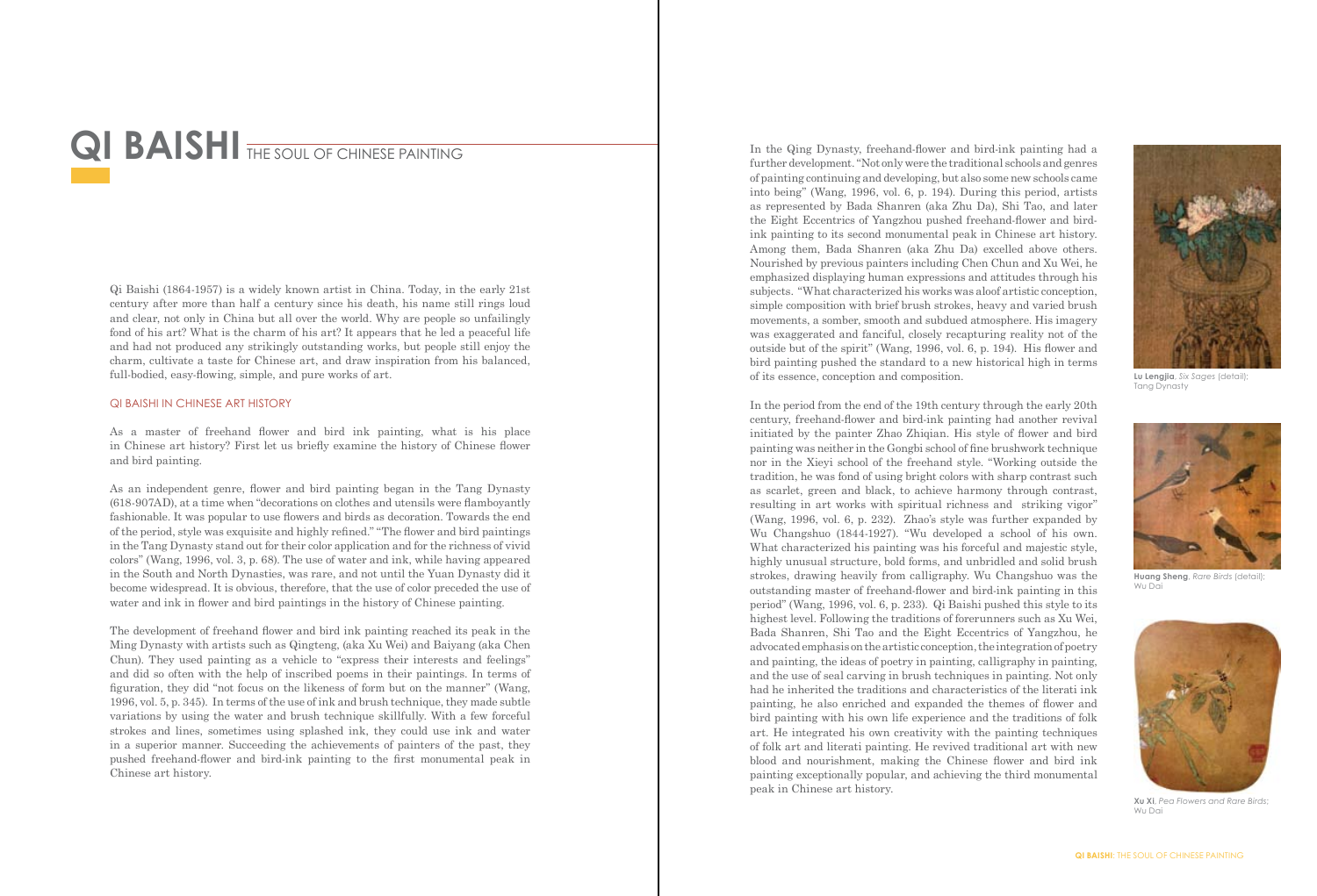**Crab Apple** 133 cm x 33 cm 1934

**Dragonfly and Lotus** 134 cm x 33.5 cm 1935



#### 海棠图

荷花蜻蜓图

题跋:借山吟馆主者。 印章:木人, 白石翁

Inscription: The man who owns the Jieshanyin Villa

Seals: the Wooden Man; Baishi, the Old Man

题跋:齐璜

印章:老木

Inscription: Qi Huang

Seal: the Ancient Wood

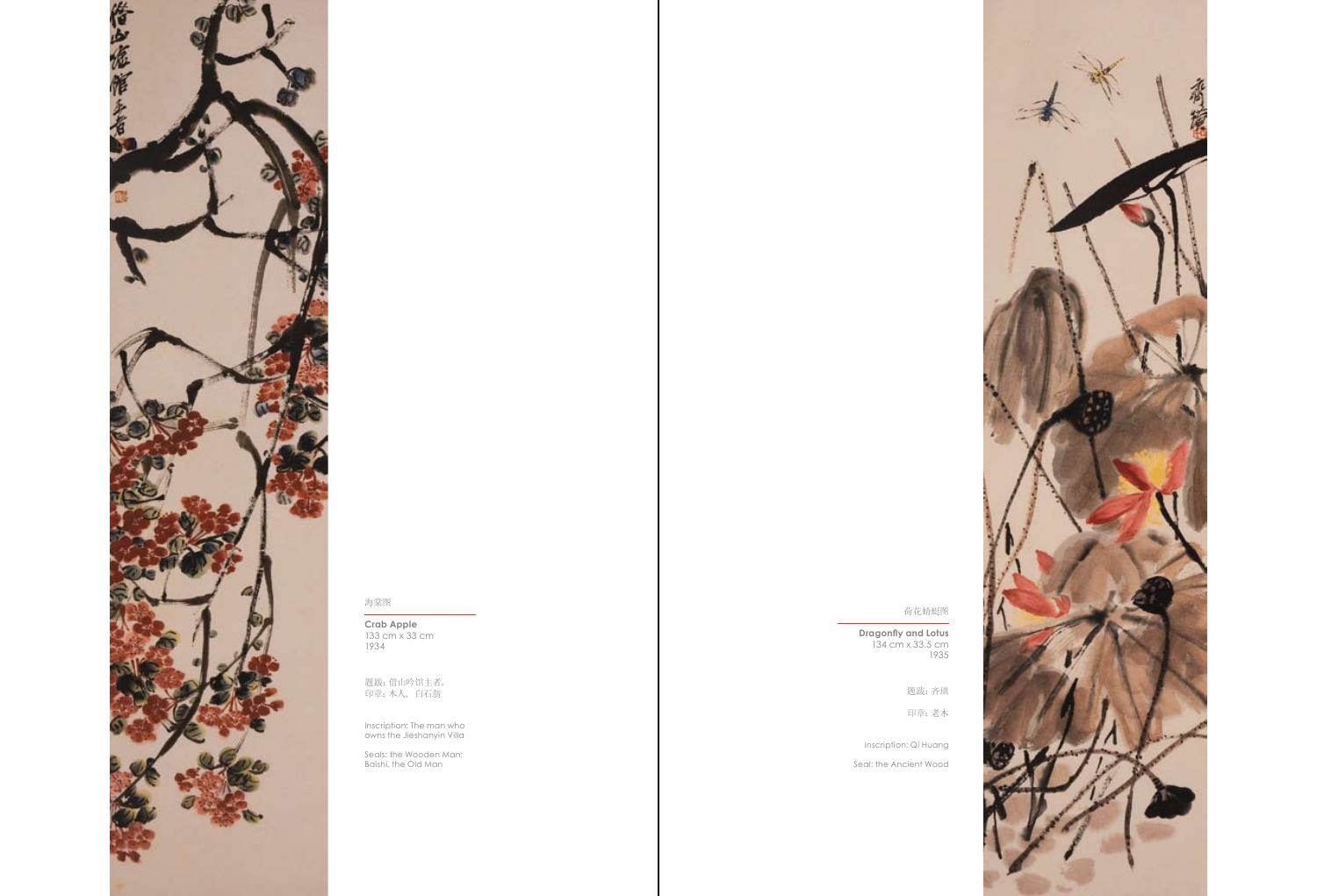**Fall Colors** 68.5 cm x 34 cm 1950

**Plum Blossoms** 33.5 cm x 33.5 cm 1955



秋色秋香图

梅花图

题跋:秋色秋香。九十老人白 石。

印章:白石,大匠之门。

Inscription: Fall colors. Baishi, the Old Man at 90.

Seals: Baishi; the door of the great craftsman



题跋:九十五岁白石。

印章:白石

Inscription: Baishi at 95.

Seal: Baishi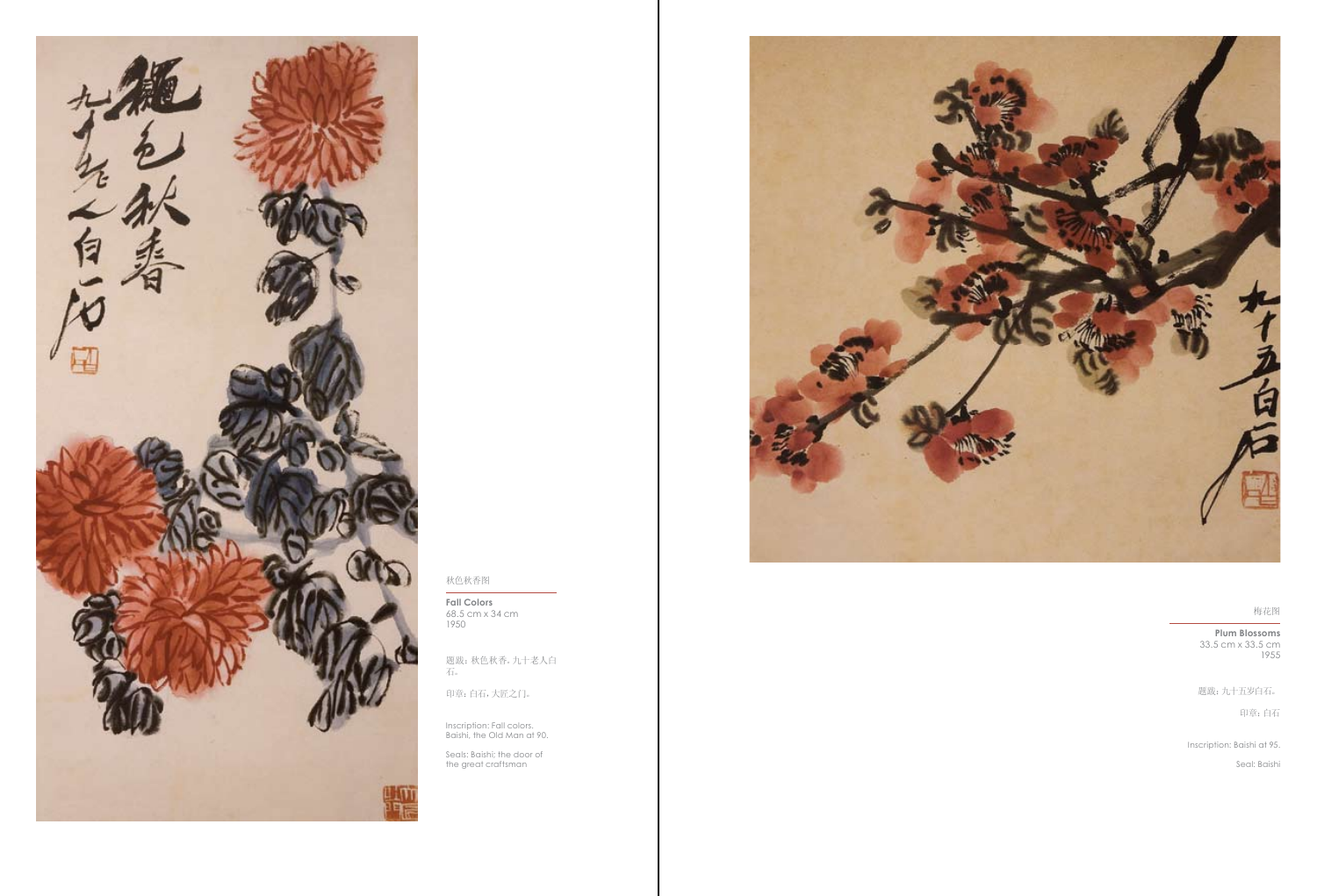**Red-crowned Crane** 88.5 cm x 40 cm 1934

**Mynahs and Amaranth**

135 cm x 33 cm 1936



仙鹤图

八哥雁来红图

题跋:甲戍秋八月再三更正。 白石山翁。

Inscription: Made several changes in Fall, Auguest. Baishi, the Mountain Old Man

题跋:顽顽拳石布园林,日夕 归栖一对禽。我老欲归无著 处,不如鸜鸪鹆最伤心。白石

山翁并提。

印章:阿芝,老白



Inscription: A few rocks in the courtyard; a pair of birds coming at sunset. I am old but have nowhere to go. My sad fate is no better than the brids.

Seal: Azhi; the old Bai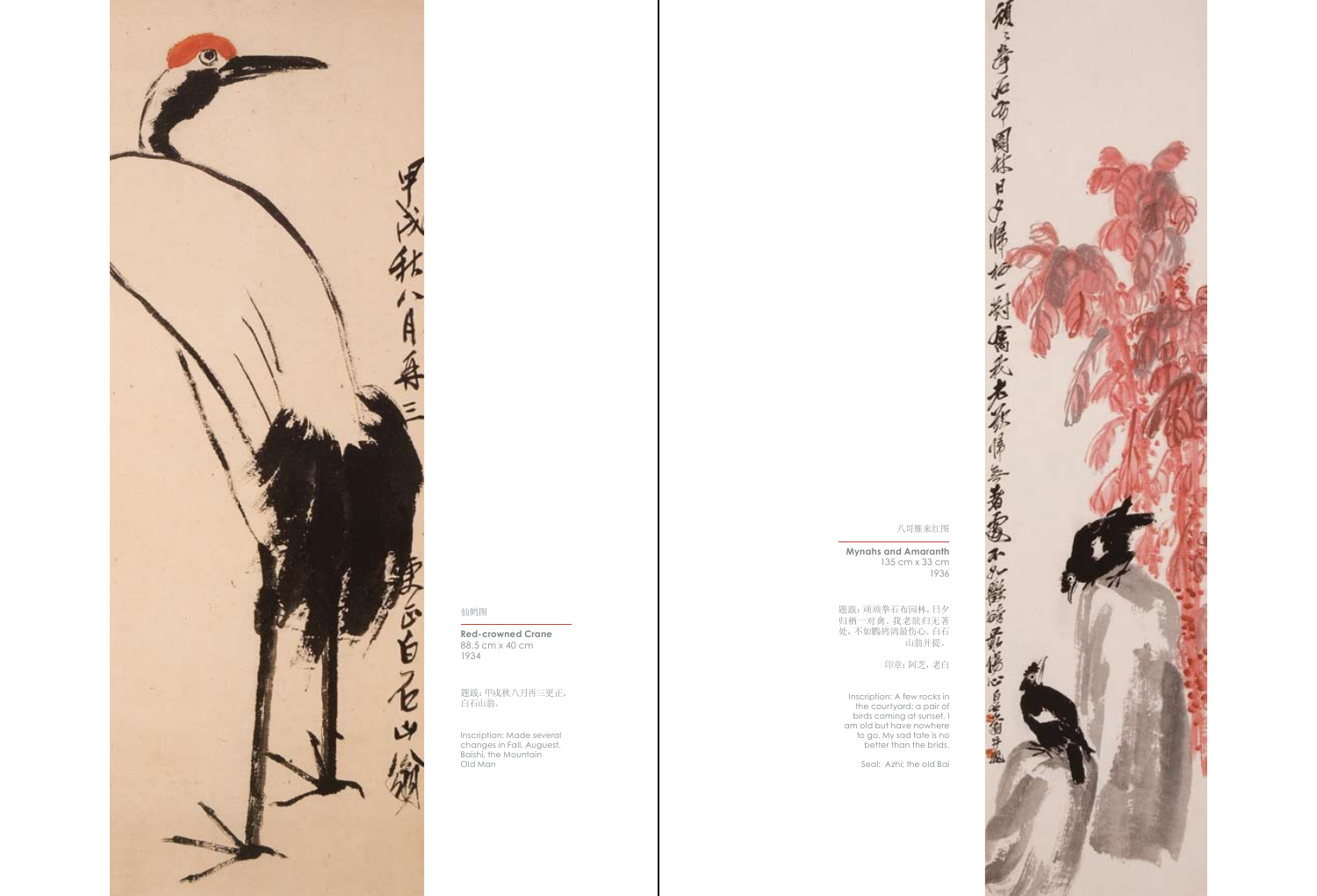**White Plum Blossom and Mynah** 105 cm x 35 cm 1950

> **Peace Dove** 68 cm x 49.5 cm 1952



#### 八哥白梅图

和平图

题跋:铁衡吾弟玩味。庚寅九 十岁白石老人。

印章:白石相赠,寄萍堂

Inscription: For the pleasure of my brother Tieheng. Baishi, the Old Man, at 90

Seals: Presented by Baishi; Jipingtang

 $\blacktriangleright$ 

题跋:和平,九十二岁白石老 人。

印章:齐白石

Inscription: Peace, Baishi, the Old Man at 92

Seal: Qi Baishi

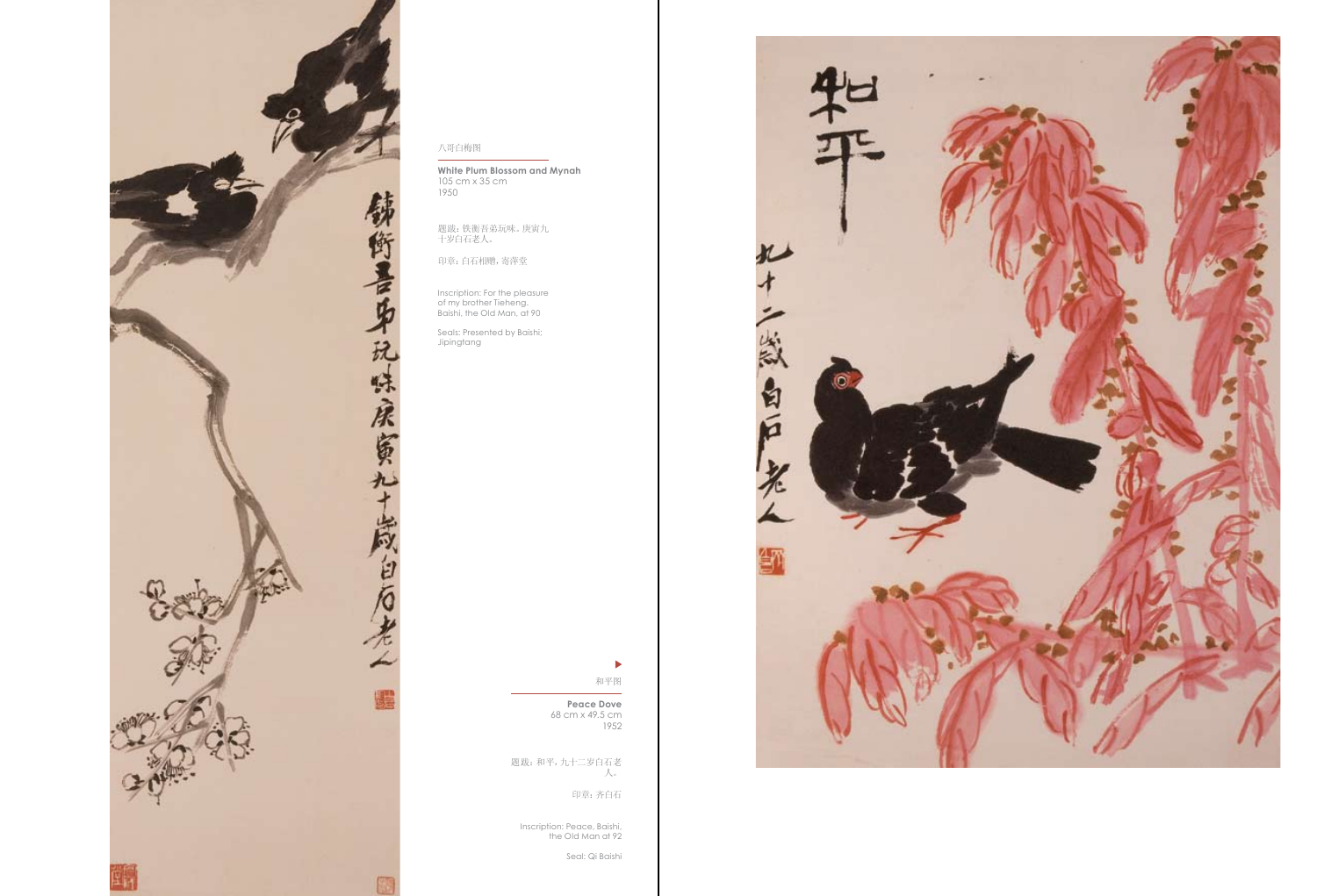**Shrimps** 82 cm x 34 cm 1948



虾图

题跋:一鸣先生清正。戊子八 十八岁齐白石。

印章:齐白石

Inscription: To Mr Yi Ming for correction. Qi Baishi, at 88.

Seal: Qi Baishi

**Grapes** 87.5 cm x 47 cm 1927

#### 葡萄图

题跋:闻道王家画有诗,老萍 得画句何迟。此生与酒原无 分,熟尽葡萄也不知。借山老 人书旧句。

印章:老苹,老齐

Inscription: I hear Mr Wang can paint and write poems easily. How come I am always slow? I have no luck with wine my whole life. Ripe grapes wouldn't help much either. A few old lines from Jieshan, the Old Man.

Seals: Old Ping; Old Qi

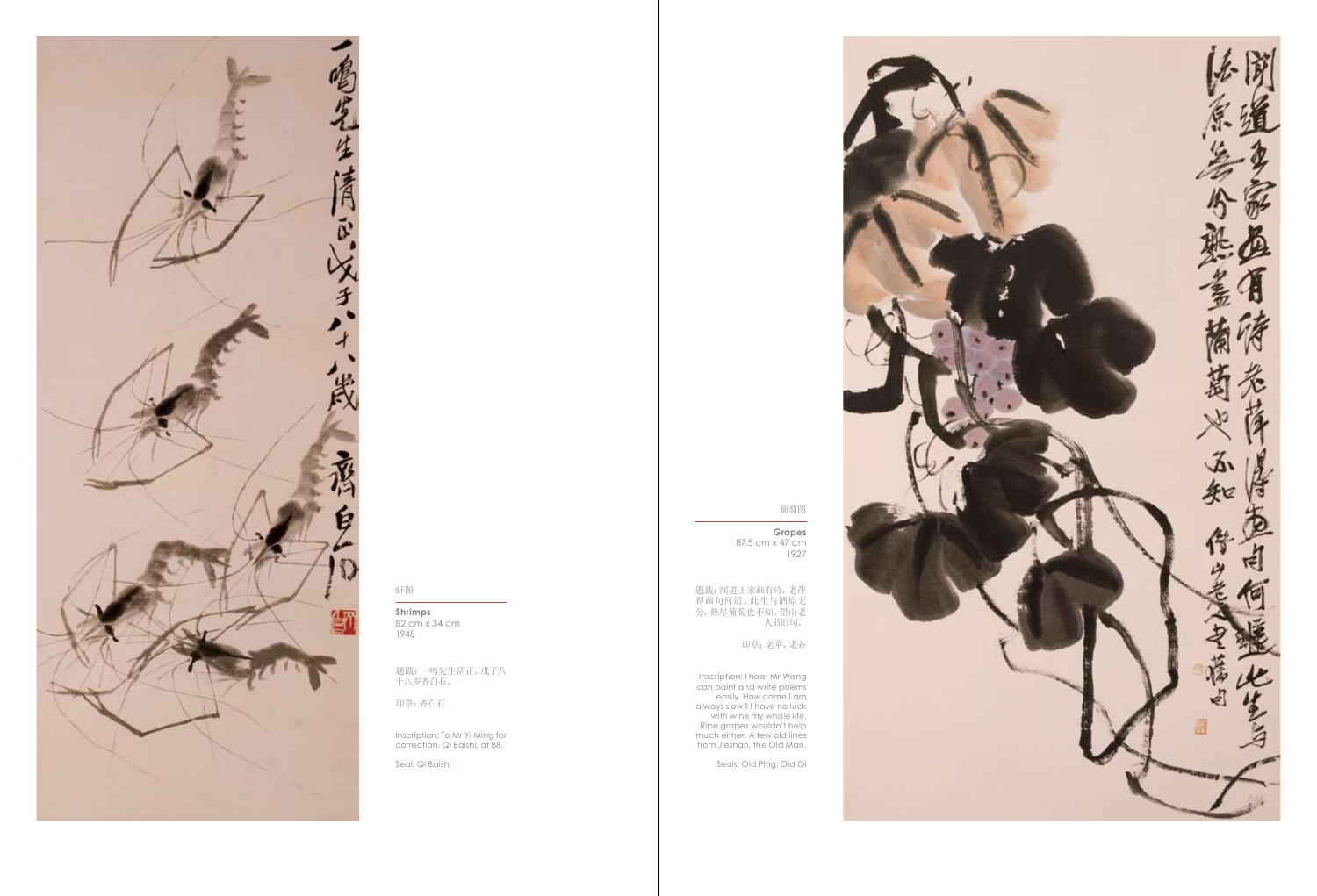

**Towel Gourds and Bee** 133 cm x 34 cm 1938

### 葫芦图

**Bottle Gourds**<br>89 cm x 42 cm - インタン 2008年 2009年 2009年 2009年 2009年 2009年 2009年 2009年 2009年 2009年 2009年 2009年 2009年 2009年 2009年 2009年 2009年 20<br>1930 - 1930 - 1930 - 1930 - 1930 - 1930 - 1930 - 1930 - 1930 - 1930 - 1930 - 1930 - 1930 - 1930 - 1930 - 1930

题跋:白石。

印章:齐大

Inscription: Baishi

Seal: the Big Qi

题跋:人笑我,我也小人。寄 萍堂上老人璜。

印章:白石翁

Inscription: People laugh at me and I laugh back. Huang, the Old Man of Jipingtang

Seal: Baishi, the Old Man

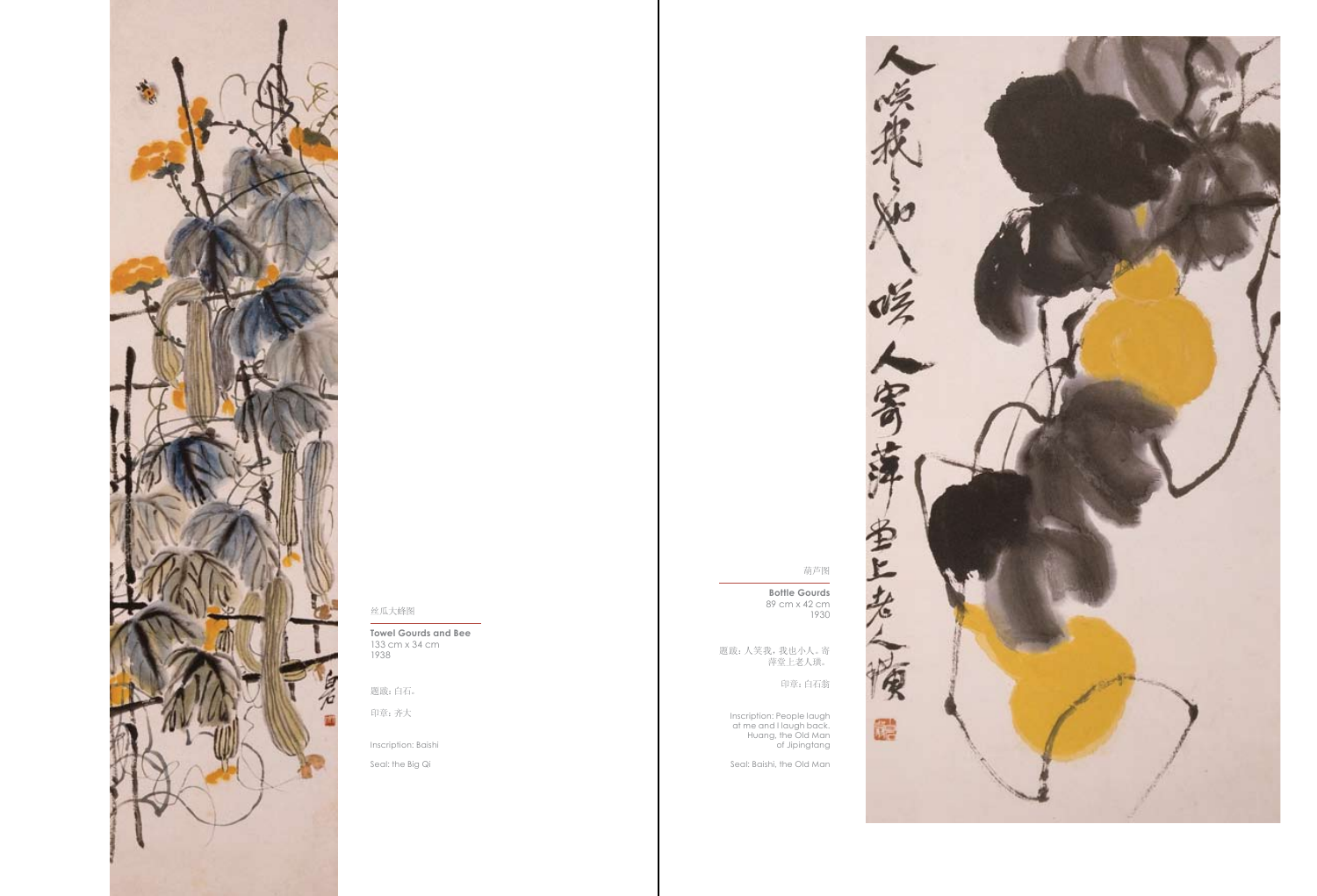Chinese painting originates in China and has a history of about 5,000 years.<sup>1</sup> China has long been isolated, unfamiliar to people of Western cultures. Not many people outside China have the opportunity to view the artistic works produced by Chinese artists and when they do have the opportunity, they do not really understand them because the techniques used in Chinese painting are very different from those in Western paintings. In the following text, I would like to introduce some basic concepts in Chinese painting so more people can appreciate exhibited Chinese art. I will first explain the structure and the use of the brush, the basic tool in Chinese painting, and then I will explain the nature of the ink.

The brush, the ink, the rice paper and the ink slab are called the four treasures in a scholar's study. The first treasure, the tool used in Chinese painting, is translated into English as "brush," but to be exact, this is not a proper translation. The basic difference between the brush used in Western painting and the "brush" used in Chinese painting is that the western brush is flat while the Chinese "brush" is more like a pencil not with a hard point but with a soft cone-shaped point made of hair. Later, I will use the transliteration of the Chinese term Maobi, i.e., the hair brush, to talk about this tool in Chinese painting.

The use of the Maobi in Chinese painting and calligraphy began about 3,000 years ago. It is basically a cluster of hair from sheep, goat, rabbit, weasel, horse, etc. held together inside a bamboo or wooden tube. According to the different hairs of the Maobi, we can distinguish three kinds of hair: those made of hairs of the sheep,

### **CHINESE BRUSH** AND **INK TECHNIQUES**

THE KEY TO THE ENJOYMENT OF CHINESE PAINTING



Qi Baishi is painting. Photo taken by Zhang Daozu

goat, and rabbit which are soft; those made of weasel and horse, which are hard; and those made from mixed hairs of sheep which are harder than the first kind and softer than the second. According to the shape of the cone, the brush can be categorized into long tip and short tip. Brushes with long tips are best used for drawing lines, and short tips are for painting dots and for applying colors.

A masterful stroke of the Maobi can present five basic characteristics which can be viewed as an artistic standard to judge the value of a painting. First, the stroke should be heavy, like a big stone falling down a cliff. Its opposite is light, like a feather floating in the air. This lightness is judged to be an ill stroke. Second, the stroke should be round, not flat, as if having a three-dimensional perspective. Third, the stroke should be smooth, letting your force press on or rather through the paper evenly. If undulating or broken segments are produced, this will be considered a lack of skill. The fourth characteristic is like rain drops falling on and sinking into an earthen wall instead of the effect of rain hitting a glass window and slipping away. The last feature of the stroke is variety; that is, it should not be stiff. From this brief introduction above, we can see that it is essential to be able to discern the five characteristics of a stroke in order to appreciate Chinese painting.

The second treasure, the ink, was developed before the Han Dynasty 202 BC to 220 AD (Fuller, 1979, p. 13). The inks used in Chinese painting were produced from pine resins or tung oil burned beneath a hood to produce a residue known as lampblack. This lampblack was collected, mixed into a solution with glue, pressed into molds, and dried. The result was an ink cake or ink stick which had to be ground back into a watery solution immediately before painting (Silbergeld, 1982m p. 6). Therefore, the ink is actually a piece of stone or stick before it is used. Because of the special method of production, the color will not fade away for thousands of years.

Corner of a Studio





Worker preparing the materials for ink